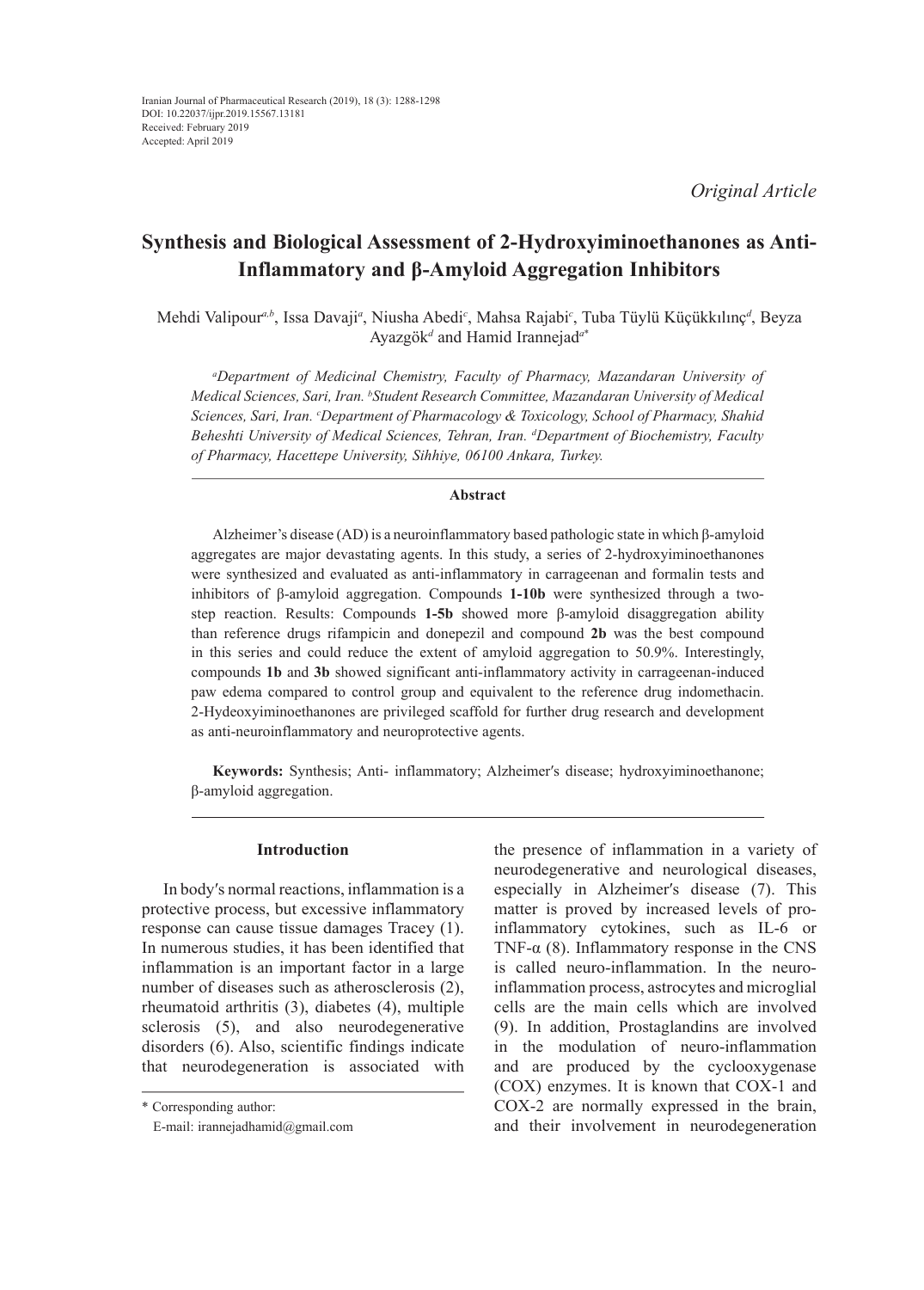

R=MeO, COX-1 IC50= 0.12 uM, COX-2 IC50> 100 uM, SI> 833

**Figure 1**. Previously reported compound as selective COX-1 and β-amyloid **Figure 1.** Previously reported compound as selective COX-1 and β-amyloid aggregation inhibitor.

has been proved in numerous studies (10-12). Scientific studies have documented a reduced prevalence of Alzheimer′s disease among users of Nonsteroidal anti-inflammatory drug (NSAIDs) (13).

Based on scientific studies, extracellular amyloid β (Aβ) plaques and intra neuronal deposits of neurofibrillary tangles (NFTs) are responsible for the progression and development of AD (14, 15). β-Amyloid deposits can directly cause neuronal damage in differentiated neurons of central nerves system (CNS), specifically in the AD brain. Hence, solubilizing and disaggregating β-amyloid plaques would be an effective approach towards AD treatment.

Recently, we reported a series of stillbenoid 2-hydroxyiminoethanone derivatives with sulfonyl methyl pharmacophore moiety as selective COX-1 and β-amyloid aggregation inhibitors (Figure 1) (16). Those compounds showed potent COX-1 inhibition activity and *in-vivo* anti-inflammatory potential. Correspondingly, their prominent structure and activity was further evaluated by comprehensive *in-silico* studies and X-ray crystallography to elucidate their unknown characteristics (17).

These findings prompted us to synthesize and evaluate new derivatives of hydroxyiminoethanones (Figure 2) and evaluate them as *in-vivo* anti-inflammatory and β-amyloid aggregation inhibitors. To find out the role of sulfonylmethyl group as a strong electron-withdrawing moiety on the pharmacologic activity of compounds, it was replaced by strong electron-donating groups e.g. methoxy and methylthio in the new derivatives 1-10b.

### **Experimental**

### *Chemistry*

All starting materials, reagents, and solvents were purchased from Merck AG (Darmstadt, Germany) or Aldrich and used without further purification. Merck silica gel lective COX-1 and  $\beta$ -amyloid aggregation 60 F254 plates were applied for analytical thin layer chromatography (TLC) with detection by UV light (1.54 nm, UV lamp). Column over the COX-1 inhibition activity by UV light (254 nm, UV lamp). Column d *in-vivo* anti-inflammatory potential. chromatography was carried out on silica gel (230–400 mesh). Melting points were measured tivity was further evaluated by comprehensive in open capillaries on a Stuart Scientific apparatus and are uncorrected. NMR spectra extract their master explorating electron-donating the strong electron-donating electron-donating electron-donating electron-donating electron-donating electron-donating electron-donating electron-donating electron-donatin



**Figure 2**. Structure of designed compounds as anti-inflammatory and β-amyloid **Figure 2.** Structure of designed compounds as anti-inflammatory and β-amyloid aggregation inhibitors.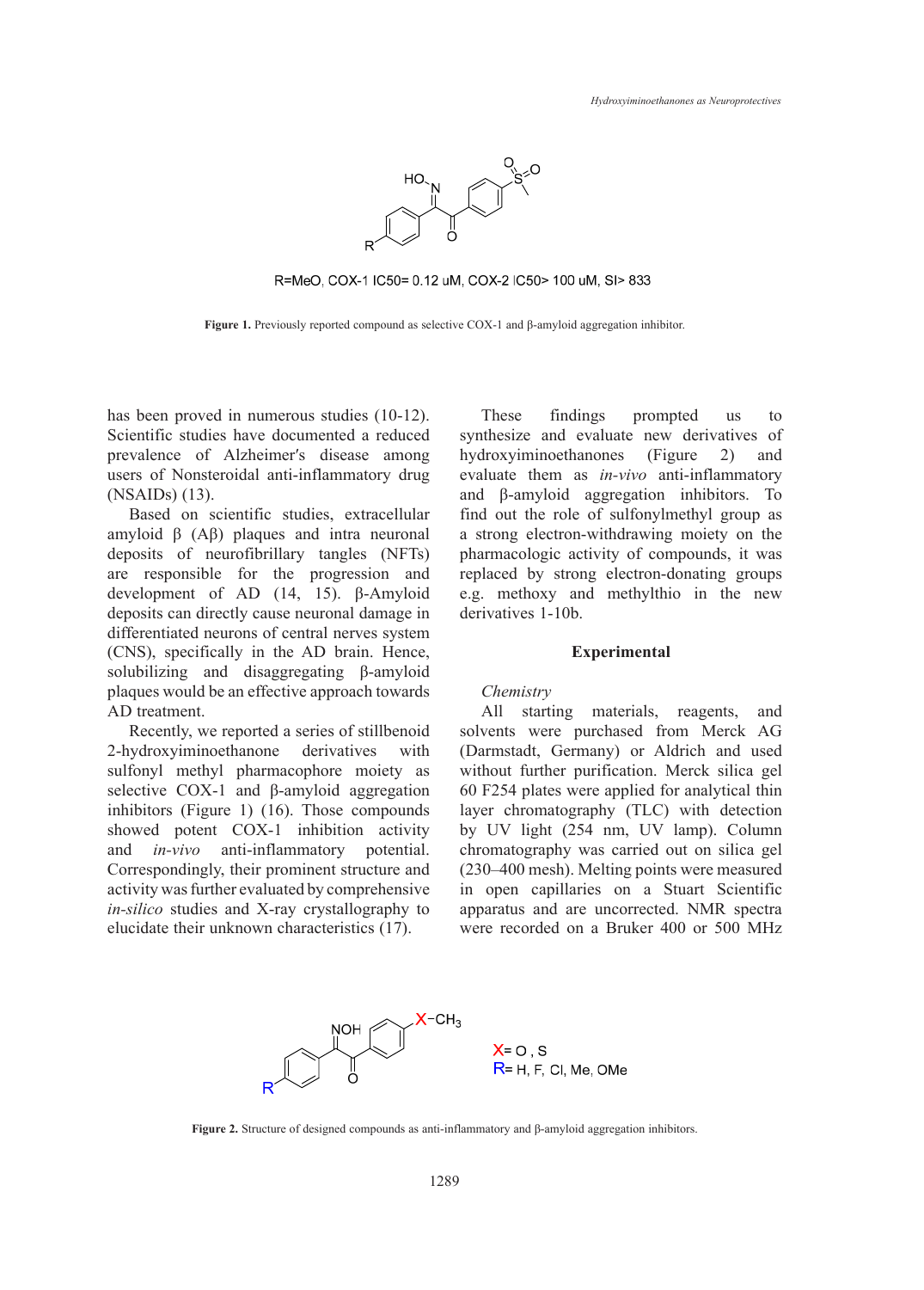spectrometers using tetramethylsilane (TMS) as an internal standard, and chemical shifts (δ) and coupling constants (*J*) are expressed in ppm and Hertz (Hz), respectively. The IR spectra were recorded on a PerkinElmer FT-IR spectrophotometer (KBr disks). Low resolution mass spectra were measured using a HP 5975 Mass Selective Detector (Agilent technologies). Elemental analyses were carried out by ECS-4010 (Costech International S.p.A.) elemental analyzer. The results of elemental analyses (C, H, N) were within  $\pm$  0.4% of the calculated values.

*General procedure for the synthesis of compounds 1-10a*

Compounds were prepared according to our previously reported procedure (16, 18).

# *General procedure for the synthesis of compounds 1-10b*

To a stirred solution of compounds **1-10a** (1 mmol) in methanol, sodium methoxide (1.2 mmol) was added and stirred for 5 min. Then, butyl nitrite (2 mmol) was added to the mixture and it was stirred for 30 min. After completion of the reaction, it was monitored by TLC, and then concentrated under vacuum. The product was then dissolved in water and adjusted to pH 7 by adding hydrochloric acid solution (2 M) and the aqueous phase was extracted with ethyl acetate (3 times). Then organic phase was dried and concentrated under vacuum. Column chromatography was performed to purify compounds on silica gel (230-400 mesh) eluting with methanol/chloroform (2%). All spectra data for compounds **1-10b** are in Supplementary material.

# *2-hydroxyimino-1-(4-methoxyphenyl)-2 phenylethanone (1b)*

Yield 67%; mp: 130 °C; IR (KBr, cm<sup>-1</sup>) ν max: 3258.2 (O-H), 3067.8 (C-H<sub>Ar</sub>), 2937.7  $(C-H<sub>Aliph</sub>)$ , 1638 (C = O), 1595 (C = N). <sup>1</sup>H-NMR (400 MHz, DMSO-d6) δ (ppm): 3.84 (s, 3H, OCH<sub>3</sub>), 7.11 (d, J=7.2 Hz, 2H, Ar-H), 7.31-7.33 (m, 3H, Ar-H), 7.38-7.40 (m, 2H, Ar-H), 7.37 (d,  $J = 6.8$  Hz, 2H), 11.69 (s, 1H, NOH). <sup>13</sup>C-NMR (125 MHz, DMSO-d6) δ ppm: 56.32, 115.29, 126.21, 128.17, 129.65, 130.49, 131.99,

132.44, 155.43, 164.86, 193.97. MS m/z (%): 255.1 (M+, 35), 152.1 (25), 135.2 (100), 103.1 (30), 77.1 (44). Anal Calcd for  $C_{15}H_{13}NO_3$ : C, 70.58; H, 5.13; N, 5.49. Found: C, 70.63; H, 5.04; N, 5.41.

*2-(4-fluorophenyl)-2-hydroxyimino-1-(4 methoxyphenyl) ethanone (2b)*

Yield 65%; mp: 138 °C; IR (KBr, cm<sup>-1</sup>)  $\nu$  max: 1643 (C = O). <sup>1</sup>H-NMR (400 MHz, DMSO-d6)  $\delta$  (ppm): 3.85 (s, 3H, OCH<sub>3</sub>), 7.10  $(d, J = 8.96 \text{ Hz}, 2H, Ar-H), 7.26 \text{ (t, } J = 8.92 \text{ Hz},$ 2H, Ar-H), 7.51 (dd, J = 5.44 Hz, J = 8.98 Hz, 2H, Ar-H), 7.81 (d,  $J = 8.92$  Hz, 2H, Ar-H), 11.71 (s, 1H, NOH). 13C-NMR (100 MHz, DMSO- $d_6$ )  $\delta$  (ppm): 56.19, 115.17, 116.60(d, J  $= 21.91$  Hz), 127.89, 128.35 (d, J = 8.46 Hz), 131.88, 132.20 (d, J = 8.54 Hz), 154.27, 163.40 (d, J = 246 Hz), 164.79, 193.56. MS m/z  $(\%)$ : 273.0 (9), 152.0 (25), 136.0 (31), 135.0 (100), 122.0 (26), 121.0 (48), 107.0 (17) Anal. Calcd for  $C_{15}H_{12}FNO_3$ : C, 65.93; H, 4.43; N, 5.13. Found: C, 65.88; H, 4.44; N, 5.16.

# *2-(4-chlorophenyl)-2-hydroxyimino-1-(4 methoxyphenyl) ethanone (3b)*

Yield 52%; mp: 133 °C; IR (KBr, cm<sup>-1</sup>) vmax: 3365.2 (O-H), 3016.0 (C-H<sub>Ar</sub>), 2937.5 (C-H<sub>Aliph</sub>), 1667.2 (C = O), 1594.1 (C = N). 1H-NMR (500 MHz, DMSO-d6) δ (ppm): 3.75  $(s, 3H, OCH<sub>3</sub>), 7.02$  (d, J= 8.5 Hz, 2H, Ar-H), 7.39 (s, 4H, Ar-H), 7.72 (d, J = 9. 7 Hz, 2H, Ar-H), 11.76 (s, 1H, NOH). 13C-NMR (125 MHz, DMSO- $d_6$ )  $\delta$  (ppm): 56.35, 115.34, 127.92, 129.79, 131.29, 131.78, 132.06, 135.17, 154.41, 164.99, 193.56. MS m/z (%): 289.1 (M+, 5), 152.0 (22), 139.0 (28), 137.0 (56), 135.0 (100), 102.0 (21). Anal Calcd for  $C_{15}H_{12}CINO_3$ : C, 62.19; H, 4.18; N, 4.83. Found: C, 62.20; H, 4.13; N, 4.79.

# *2-hydroxyimino-1-(4-methoxyphenyl)-2-ptolylethanone (4b)*

Yield 54%; mp: 135 °C; IR (KBr, cm<sup>-1</sup>) ν max: 3409.1 (O-H), 3015.5 (C-H<sub>Ar</sub>), 2975.6  $(C-H<sub>atm</sub>)$ , 1667 (C = O), 1595.6 (C = N). <sup>1</sup>H-NMR (400 MHz, DMSO-d6) δ (ppm): 2.29  $(s, 3H, Ar-CH<sub>3</sub>), 3.84 (s, 3H, OCH<sub>3</sub>), 7.09 (d, J)$  $= 8.88$  Hz, 2H, Ar-H), 7.21 (d, J = 8.12 Hz, 2H, Ar-H),  $7.36$  (d,  $J = 8.2$  Hz,  $2H$ , Ar-H),  $7.8$  (d, J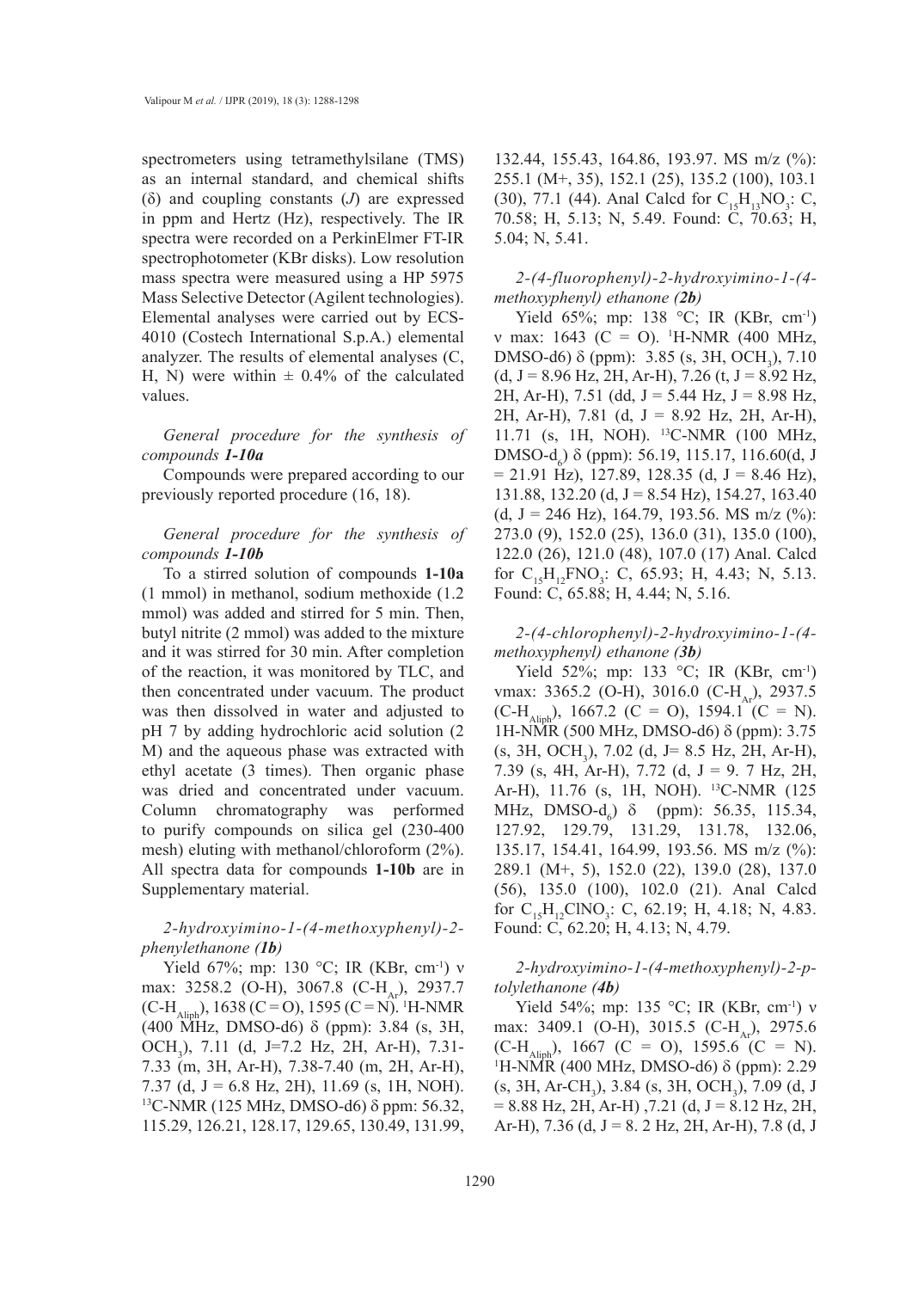$= 8.84$  Hz, 2H, Ar-H), 11.57 (s, 1H, NOH). <sup>13</sup>C-NMR (100 MHz, DMSO-d6)  $\delta$  (ppm): 21.33, 56.16, 115.09, 125.98, 128.08, 129.57, 130.03, 131.78, 140.07, 155.23, 164.64, 193.89 MS m/z (%): 269.0 (M+, 12), 152.0 (32), 135.0 (100), 117.0 (46), 107 (17), 92.0 (27). Anal Calcd for  $C_{16}H_{15}NO_3$ : C, 71.36; H, 5.61; N, 5.20. Found: C, 71.32; H, 5.58; N, 5.18.

## *2-(4-methoxyphenyl)-2-hydroxyimino-1-(4 methoxyphenyl) ethanone (5b)*

Yield 49%; mp: 135 °C; IR (KBr, cm<sup>-1</sup>) v max: 3324.6 (O-H), 3020.1 (C-H<sub> $_{\alpha}$ </sub>), 2965  $(C-H<sub>Aliph</sub>)$ , 1650 (C=O), 1590 (C = N). <sup>1</sup>H-NMR  $(500 \text{ MHz}, \text{ DMSO-d6})$   $\delta$  (ppm): 3.67 (s, 3H, OCH<sub>3</sub>), 3.75 (s, 3H, OCH<sub>3</sub>), 6.88 (d, J = 9 Hz, 2H, Ar-H), 7.01 (d, J= 9 Hz, 2H, Ar-H), 7.32 (d, J= 8.5 Hz, 2H, Ar-H), 7.71 (d, J = 8.5 Hz, 2H, Ar-H), 11.35 (s, 1H, NOH). 13C-NMR (125 MHz, DMSO-d6) δ (ppm): 55.87, 56.31, 115.11, 115.23, 124.84, 127.73, 128.21, 131.96, 155.11, 161.10, 164.79, 194.18. MS m/z (%): 285.0 (M+, 6), 207.0 (30), 152.0 (35), 135.0 (100), 133.0 (82), 103.0 (32), 90.0 (39). Anal Calcd for  $C_{16}H_{15}NO_4$ : C, 67.36; H, 5.30; N, 4.91. Found: C, 67.32; H, 5.27; N, 4.93.

# *2-(hydroxyimino)-1-(4-(methylthio)phenyl)- 2-phenylethanone (6b)*

Yield 38%; mp: 138 °C; IR (KBr, cm<sup>-1</sup>) v max: 1585 (C = N), 1655 (C = O), 2920 (C=CH), 3344 (C = OH). 1 H-NMR (500 MHz, CDCl<sub>3</sub>)  $\delta$  (ppm): 2.50 (s, 3H, SCH<sub>3</sub>),7.28 (d, J  $= 8.5$  Hz, Ar-H), 7.34 (t, J = 7.5 Hz, 2H, Ar-H), 7.39 (d,  $J = 6.5$ Hz, 1H, Ar-H), 7.53 (d,  $J = 7.5$ Hz, 2H, Ar-H), 7.87 (d, J= 8.5 Hz, 2H, Ar-H). <sup>13</sup>C-NMR (125 MHz, CDCl<sub>3</sub>) δ (ppm): 14.55, 125.11, 126.38, 128.86, 129.71, 130.49, 130.86, 130.91, 148.31, 157.06, 192.93. Mass (M/Z, %): 259.1(3), 212.1(5), 183.1(5), 151.2(100), 123.1(20). Anal Calcd for  $C_{15}H_{13}NO_2S$ : C, 66.40; H, 4.83; N, 5.16. Found: C, 66.44; H, 4.87; N, 5.13.

*2-(4-fluorophenyl)-2-hydroxyimino-1-(4- (methylthio) phenyl)ethanone (7b)*

Yield 40%; mp: 138-140 °C; IR (KBr, cm<sup>-1</sup>) ν max: 1584 (C=N), 1656 (C=O), 2925 (C-H), 3353 (O-H). <sup>1</sup>H-NMR (500 MHz, CDCl<sub>3</sub>)  $\delta$ (ppm): 2.51 (s, 3H, SCH<sub>3</sub>), 7.03 (t, J = 9 Hz, 2H,

Ar-H),  $7.28$  (d,  $J = 9$  Hz,  $2H$ , Ar-H),  $7.52$  (dd, J  $= 5$  Hz, J = 9 Hz, 2H, Ar-H), 7.85 (d, J = 8.5Hz, 2H, Ar-H). <sup>13</sup>C-NMR (125 MHz, CDCl<sub>3</sub>) δ (ppm): 14.58, 116.08 (d, J = 21.25 Hz), 125.12, 127.3 (d,  $J = 2.5$  Hz), 128.43 (d,  $J = 7.5$  Hz), 129.71, 130.67, 148.60, 156.04, 163.98 (d, J  $= 250$  Hz), 192.83. Mass (M/Z, %): 275.1 (2), 228.1 (4), 151.2 (100), 123.1 (17), 101.1(3), 79.2 (15). Anal. Calcd for  $C_{15}H_{12}FNO_2S$ : C, 62.27; H, 4.18; N, 4.84. Found: C, 62.24; H, 4.15; N, 4.80.

# *2-(4-chlorophenyl)-2-hydroxyimino-1-(4- (methylthio) phenyl)ethanone (8b)*

Yield 33%; mp: 120-122 °C; IR (KBr, cm<sup>-1</sup>) v max: 1584 (C = N), 1661 (C = O), 3366 (O-H). <sup>1</sup>H-NMR (500 MHz, CDCl<sub>3</sub>)  $\delta$  (ppm): 2.5 (s, 3H, SCH<sub>3</sub>), 7.28 (d, J = 9 Hz, 2H, Ar-H) ,7.31 (d, J = 9 Hz, 2H, Ar-H), 7.47 (d,  $J = 8.5$  Hz, 2H, Ar-H), 7.83 (d,  $J = 9$  Hz, 2H, Ar-H). <sup>13</sup>C-NMR (125 MHz, CDCl<sub>3</sub>)  $\delta$  (ppm): 14.53, 125.11, 127.61, 129.13, 129.67, 130.65, 130.90, 136.56, 148.64, 156.07, 192.63. Mass (M/Z, %): 301.0 (5), 271.0 (4), 223.9(3), 168.0 (33), 151.0 (60), 133.0 (100), 108.0 (10), 90.0 (45). Anal Calcd for  $C_{15}H_{12}CINO_2S$ : C, 58.92; H, 3.96; N, 4.58. Found: C, 58.88; H, 3.93; N, 4.51.

*2-hydroxyimino-1-(4-(methylthio) phenyl)- 2-p-tolylethanone (9b)*

Yield 18%; mp: 145-146 °C; IR (KBr, cm<sup>-1</sup>) ν max: 1584 (C = N), 1652 (C = O), 2952 (C-H<sub>Aliph</sub>), 3327 (O-H). <sup>1</sup>H-NMR (500 MHz, CDCl3)  $\delta$  (ppm): 2.32 (s, 3H, Ar-CH<sub>3</sub>), 2.49  $(s, 3H, SCH<sub>3</sub>)$ , 7.13 (d, J = 8.5 Hz, 2H, Ar-H) ,7.27 (d,  $J = 9$  Hz, 2H, Ar-H), 7.41 (d,  $J = 8$ Hz, 2H, Ar-H), 7.86 (d, J = 8.5 Hz, 2H, Ar-H). <sup>13</sup>C-NMR (125 MHz, CDCl3) δ (ppm): 14.57, 21.40, 125.09, 126.32, 128.00, 129.59, 129.71, 130.86, 140.91, 148.22, 156.97, 193.06. Mass (M/Z%): 285.1 (M+, 40), 255.2 (5), 208.2 (8), 168.1 (7), 151.2 (100), 123.1 (15). Anal Calcd for  $C_{16}H_{15}NO_2S$ : C, 67.34; H, 5.30; N, 4.91. Found: C, 67.29; H, 5.26; N, 4.94.

*2-(hydroxyimino)-2-(4-methoxyphenyl)-1- (4-(methylthio) phenyl)ethanone (10b)*

Yield 39%; mp: 127-128 °C; IR (KBr, cm<sup>-1</sup>) v max:  $1584(C = N)$ ,  $1635(C = O)$ ,  $2960(C - C)$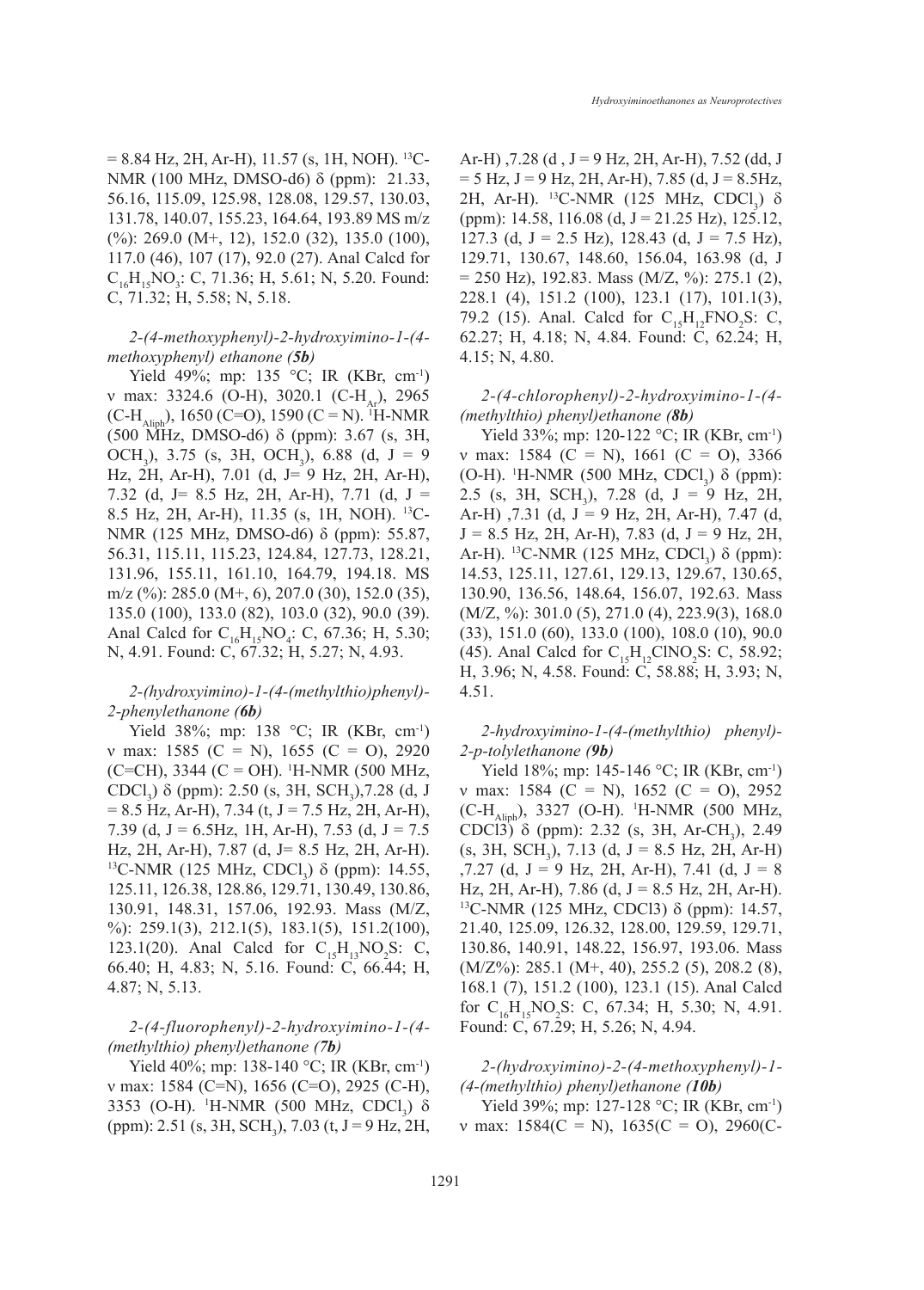H), 3292(O-H).  ${}^{1}$ H-NMR (500 MHz, CDCl<sub>3</sub>) d (ppm): 2.50 (s, 3H, S-CH3 ), 3.83 (s, 3H, OCH<sub>3</sub>), 6.92 (d, J = 9 Hz, 2H, Ar-H), 7.24 (d,  $J = 9$  Hz, 2H, Ar-H), 7.66 (d,  $J = 9$  Hz, 2H, Ar-H), 7.91 (d,  $J = 8.5$  Hz, 2H, Ar-H). <sup>13</sup>C-NMR (125 MHz, CDCl3) δ (ppm): 14.61, 55.29, 113.68, 124.67, 128.01, 130.77, 131.61, 132.42, 147.14, 154.65, 160.76, 190.54. Mass (M/Z, %): 271.1 (15), 168.0 (18), 151.0 (100), 136.9 (10), 122.9 (12), 103.0 (80), 76.0(40). Anal Calcd for  $C_{16}H_{15}NO_3S$ : C, 63.77; H, 5.02; N, 4.65. Found: C, 63.72; H, 5.06; N, 4.62.

#### *Animals and drug administration*

Male wistar rats (200-250 g; Pasteur Institute, Tehran, Iran) were used in this study. The animals were housed on a 12 h light/dark cycle (12 h/12 h, lights on at 0700 h), controlled temperature (22  $\pm$  2 °C), and humidity (30-40%) and with free access to standard food and tap water. Animal experiments were carried out in accordance with the Iranian Ministry of Health and Medical Education guidelines for care and use of laboratory animals and also were approved by the university Ethics Committee.

The test drug or celecoxib were dissolved in dimethyl sulfoxide (DMSO) and were administered by intraperitoneal (i.p.) injection in a volume of 0.5 mL/kg 30 min before behavioral tests. The control group received DMSO (0.5 mL/kg) by i.p. injection. All tested and standard drugs were administered at 40 mg/kg.

#### *Formalin test*

Peripheral pain was induced in rats by intraplantar injection of formalin (0.04 mL, 5%) into the right hind paw. Pain-related behavior characterized by Dubuisson and Dennis (19), was recorded for 60 min after formalin injection as  $0 =$  normal weight bearing on the injected paw,  $1 =$  limping during locomotion or resting the paw lightly on the floor,  $2 =$ elevation of the injected paw, and  $3 =$  licking or biting the injected paw. Rats' behaviors were continuously scored every 15 s and the areaunder-the-curve (AUC) of the pain scores was calculated to show the overall pain score of each animal during the test.

#### *Carrageenan-induced paw edema*

Edema was induced on rat′s right hind paw by subcutaneous plantar injection of 0.1 mL of 1% carrageenan in saline. The test compounds and reference drugs were given 30 min before the injection of carrageenan. The volume of the right paw was measured using a method described by Fereidoni *et al.* (20) immediately before injection and 4 h after induction of inflammation. The results were obtained by calculating the volume difference before and after injection of the right paw (21).

# *Inhibition of Aβ1–42 aggregation*

Inhibitory properties of compounds on amyloid β protein 1-42 aggregation was determined using a thioflavin T (ThT)-based fluorescence assay. Commercially available  $A\beta_{1-42}$  protein fragment (A9810, Sigma– Aldrich) was dissolved in phosphate-buffered saline (PBS) pH 7.4.

50 μM Aβ<sub>1-42</sub> was incubated at 37 °C for 72 h to induce peptide aggregation. 100 μM inhibitor and 5 μM  $\text{AB}_{1-42}$  were incubated at 37 °C for 48 h. The  $A\beta_{1-42}$  ± inhibitor mixture was added to thioflavin T (ThT; 200 μM) in 50 mM glycine-NaOH buffer pH 8.0 and ThT excitation/ emission was measured at 448 nm/490 nm using a SpectraMax® Microplate Reader. Rifampicin (100  $\mu$ M, Sigma R-3501) and Donepezil (100 μM, Sigma D-6821) were tested as reference compounds.  $A\beta_{1-42}$  aggregation percents were determined by the following calculation: [(IFi/IFo)×100] where IFi and IFo are the fluorescence intensities obtained for  $A\beta_{1-42}$  in the presence and in the absence of inhibitors (22).

### *Molecular docking*

Docking was performed by Autodock 4.2 and PDB code of 1Q4G was used for docking of compound **2b** in the active site of cyclooxygenase-1. Validation of our docking method was performed by redocking of co-crystallized ligand alpha-methyl-4 biphenylacetic acid into the active site of COX-1. The full details of our docking protocol and parameters are described in our previous article (17).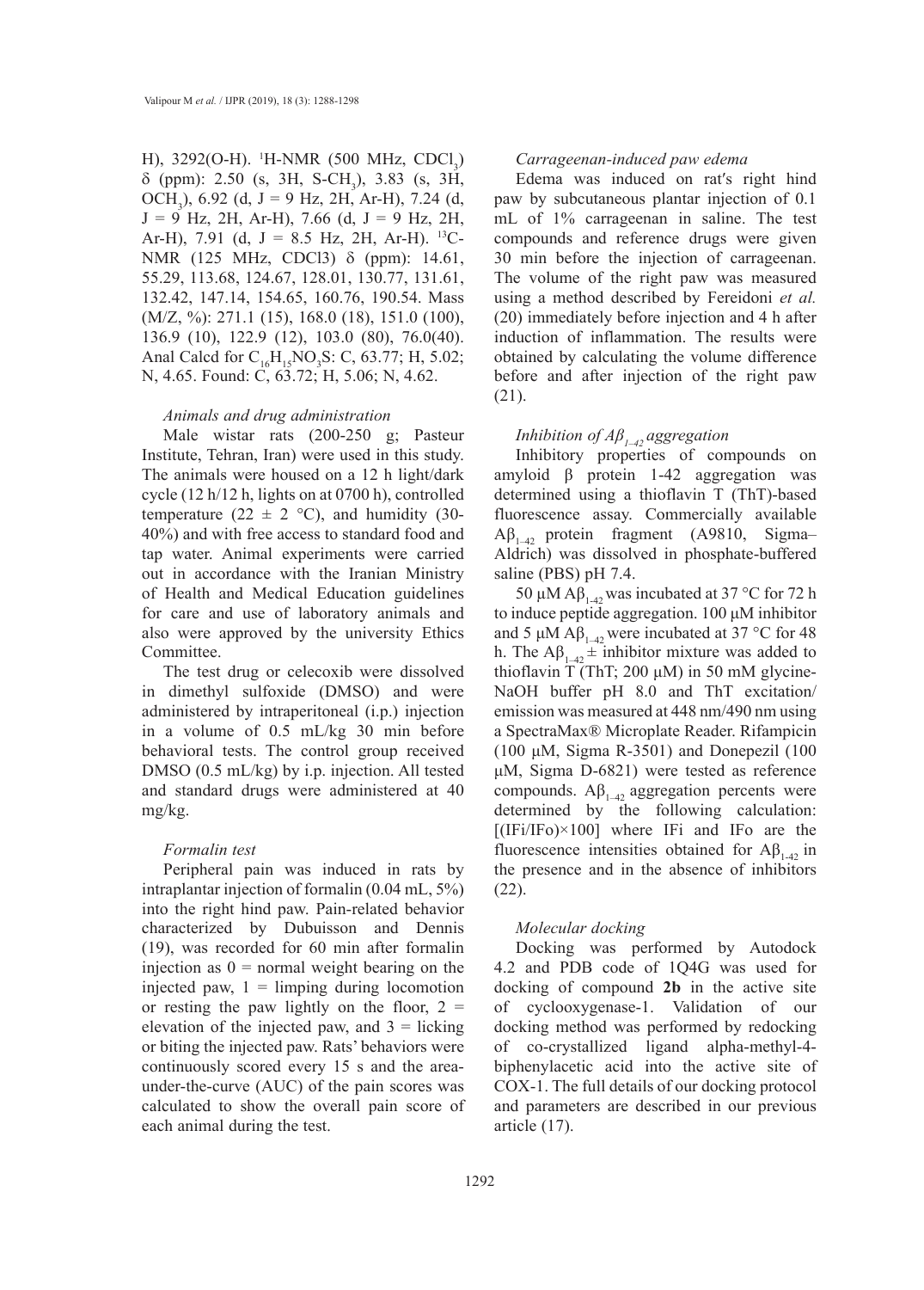

**Figure 3**. Synthetic route for compounds **1-10b**. A: (TFAA, H3PO4, Anisole, rt, **Figure 3.** Synthetic route for compounds **1-10b**. A: (TFAA,  $H_3PO_4$ , Anisole, rt, stirr), B: (TFAA,  $H_3PO_4$ , Thioanisole, rt, stirr), C: (CH<sub>3</sub>OH, NaOCH<sub>3</sub>, BuONO, rt, stirr).

## *Statistical analysis*

Statistical analysis was performed using the GraphPad Prism software (La Jolla, California, CA) using one-way analysis of variance *followed by the Dunnett's test, and <i>p*-values less than 0.05 were considered statistically significant.

### **Results and Discussion**

#### *Chemistry*

Initially, phenylacetic acid derivatives in the presence of trifluoroacetic anhydride (TFAA), phosphoric acid, and anisole or thioanisole were 50.9 to 98.8%. As s converted to 1, 2-diarylethanone derivatives (**1-10a**). In the next step, 1, 2-diarylethanones **1-10a**, were treated with sodium methoxide and then butyl nitrite to produce 2-hydroxyiminoethanones **1-10b**. All chemical steps for preparation of compounds **1-10b** along with a brief reaction data are illustrated in Figure 3.

### *β-Amyloid aggregation test*

To investigate the anti-Alzheimer′s potential of compounds **1-10b**, the ability of synthesized compounds to inhibit the aggregation of β-amyloid peptides was investigated using

thioflavin T (ThT)-based fluorescence assay. Rifampicin and donepezil were used as reference drugs in this study. The results are shown in Table 1 as a percentage of β-amyloid (1-42) peptide aggregation in 48 h in the presence an  $0.05$  were considered statistically of drugs or compounds **1-10b** at 100  $\mu$ M concentration.

The results showed that the percentage of The results showed that the percentage of Results and Discussion  $\beta$ -amyloid (1-42) peptide aggregation during 48 h in the presence of donepezil and rifampicin mistry was 71.2% and 67.0%, respectively. The ability ally, phenylacetic acid derivatives in the of compounds 1-10b to reduce the aggregation of β-amyloid (1-42) peptide was varied from 50.9 to 98.8%. As shown in Table 1, most of the tested compounds have a significant anti-aggregation effect on β-amyloid (1-42) peptides, but the anti-aggregation effect of **1-5b** derivatives is significantly stronger than **6-10b**. Meaningfully, the results demonstrated that the anti-aggregation effect of **1-5b** is also better than the standard drugs rifampicin and donepezil. Interestingly, compounds **2b**, **5b,** and **3b** are respectively the best compounds to inhibit the aggregation of β-amyloid peptide with 50.9, 51.9, and 52.4 percent of amyloid aggregation. Therefore, compound **2b** was shown to be the most potent compound for disaggregation of amyloid peptides.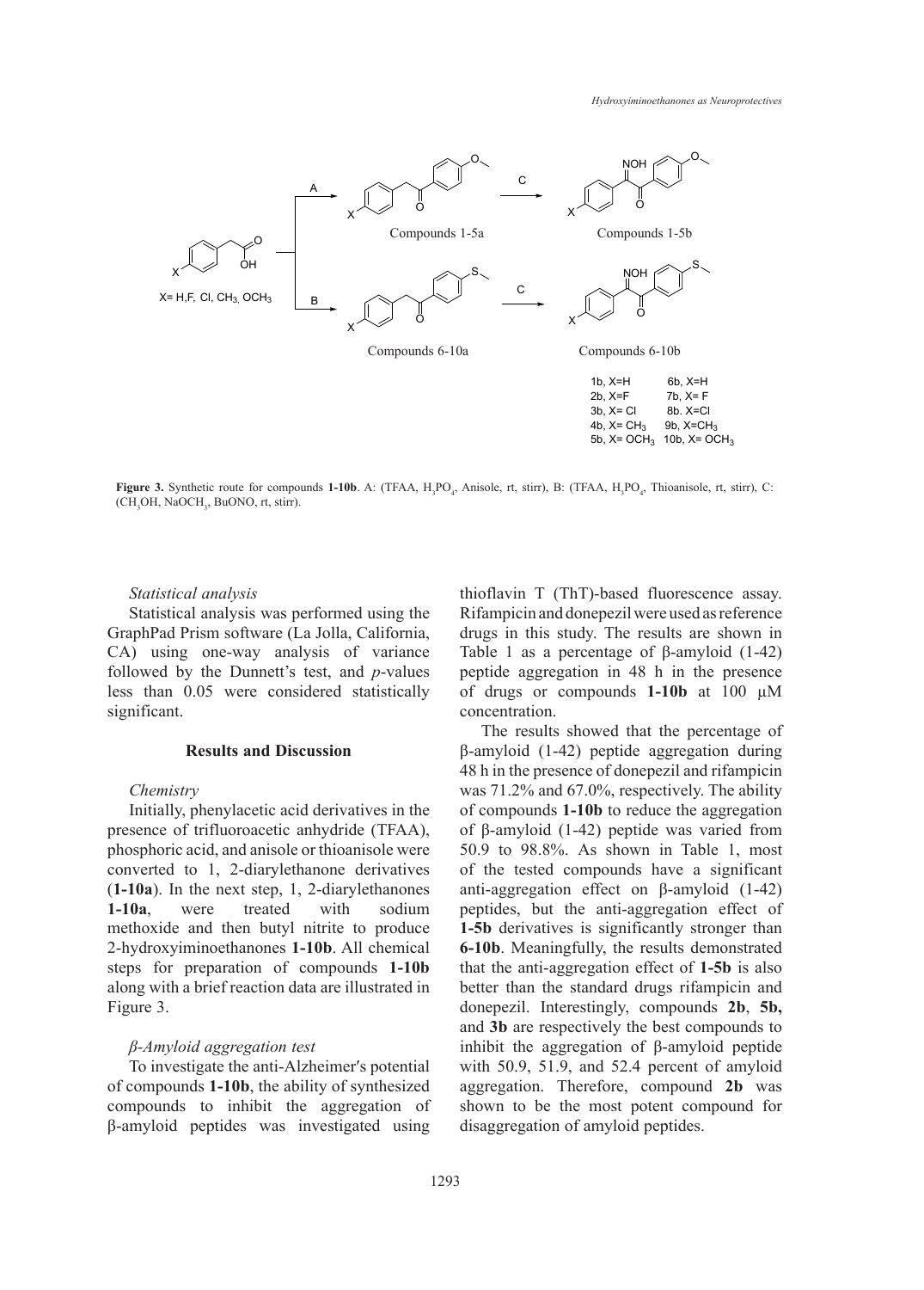| <b>WOVESDAR</b>                                  |                      |  |  |  |
|--------------------------------------------------|----------------------|--|--|--|
| Compound                                         | Mean $(\% ) \pm$ SEM |  |  |  |
| 1 <sub>b</sub>                                   | $61.96 \pm 6.9$ ***  |  |  |  |
| 2 <sub>b</sub>                                   | $50.92 \pm 2.2$ ***  |  |  |  |
| 3b                                               | $52.41 \pm 1.2$ ***  |  |  |  |
| 4b                                               | $59.00 \pm 6.6$ ***  |  |  |  |
| 5 <sub>b</sub>                                   | $51.91 \pm 0.0$ ***  |  |  |  |
| 6b                                               | $97.87 \pm 2.0$      |  |  |  |
| 7b                                               | $98.71 \pm 5.3$      |  |  |  |
| 8b                                               | $72.64 \pm 7.2$ **   |  |  |  |
| 9 <sub>b</sub>                                   | $86.18 \pm 6.0$      |  |  |  |
| 10 <sub>b</sub>                                  | $98.84 \pm 4.3$      |  |  |  |
| Donepezil                                        | $71.20 \pm 1.6$ **   |  |  |  |
| Rifampicin                                       | $67.02 \pm 1.5$ ***  |  |  |  |
| Solvent control                                  | $100 \pm 2.5$        |  |  |  |
| **, $p < 0.001$ compared with the control group. |                      |  |  |  |

**Table 1.** Percentage of β-amyloid aggregation after 48 h of treating by each compound. Significant values are indicated by asterisk.

\*\*\*,  $p < 0.0001$  compared with the control group.

### *In-vivo anti-inflammatory evaluation*

This study was undertaken to evaluate the anti-inflammatory and anti-nociceptive effects of **1-10b** derivatives on two classical models: Carrageenan-induced paw edema and formalin test. Initially, synthesized compounds **1-10b** were evaluated for their potential antiinflammatory activity in mouse hind paw edema. Celecoxib and indomethacin were used as reference drugs in both studies. The results of this assessment are shown in Table 2.

The anti-inflammatory effects of **1-10b** compounds were measured 4 h after the carrageenan injection, and the results were reported as change of hind paw volume. As seen in Table 2, compounds **1b**, **3b,** and **6b** could reduce the paw volume after carrageenan injection significantly compared to the control group (DMSO) ( $p$ -value  $< 0.05$ ). Correspondingly, reference drugs indomethacin and celecoxib were significantly more active than the control group in this test. Additionally, formalin test was also carried out in order

| <b>Table 2.</b> Effect of pretreatment of rats with Compounds $1 - 10b$ , celecoxib or indomethacin on the carrageenan-induced paw edema |  |  |  |  |  |  |
|------------------------------------------------------------------------------------------------------------------------------------------|--|--|--|--|--|--|
| and formalin test.                                                                                                                       |  |  |  |  |  |  |

| Compound        | Change in paw volume <sup>a</sup> (cm <sup>3</sup> ) Mean $\pm$ SEM | AUC of pain score <sup>b</sup> Mean $\pm$ SEM |
|-----------------|---------------------------------------------------------------------|-----------------------------------------------|
| Control (DMSO)  | $0.37 \pm 0.02$                                                     | $86.46 \pm 4.79$                              |
| 1 <sub>b</sub>  | $0.21 \pm 0.06$ *                                                   | $72.08 \pm 5.23$                              |
| 2 <sub>b</sub>  | $0.39 \pm 0.02$                                                     | $48.75 \pm 9.95$ *                            |
| 3 <sub>b</sub>  | $0.26 \pm 0.01$ *                                                   | $62.04 \pm 12.95$                             |
| 4b              | $0.30 \pm 0.05$                                                     | $83.28 \pm 14.76$                             |
| 5b              | $0.34 \pm 0.06$                                                     | $57.03 \pm 12.39$                             |
| 6b              | $0.21 \pm 0.05$ *                                                   | $61.70 \pm 4.26$                              |
| 7 <sub>b</sub>  | $0.29 \pm 0.03$                                                     | $72.00 \pm 12.65$                             |
| 8b              | $0.48 \pm 0.04$                                                     | $96.10 \pm 7.40$                              |
| 9 <sub>b</sub>  | $0.29 \pm 0.04$                                                     | $76.38 \pm 11.03$                             |
| 10 <sub>b</sub> | $0.46 \pm 0.06$                                                     | $86.73 \pm 8.73$                              |
| Celecoxib       | $0.05 \pm 0.02$ ***                                                 | $62.61 \pm 4.71$                              |
| Indomethacin    | $0.22 \pm 0.05$ *                                                   | ND                                            |

a Paw volume was measured before and 4 h after carrageenan injection into rat hind paw and the change in paw volume was calculated for each rat. Data were shown as mean  $\pm$  SEM (N = 6-8 in each group).

 $b$ AUC of pain scores during 60 min of observation in formalin test. Data were shown as mean  $\pm$  SEM (N = 6-8 in each group).

\**p* < 0.05 significant difference compared with the control group.

ND Not determined.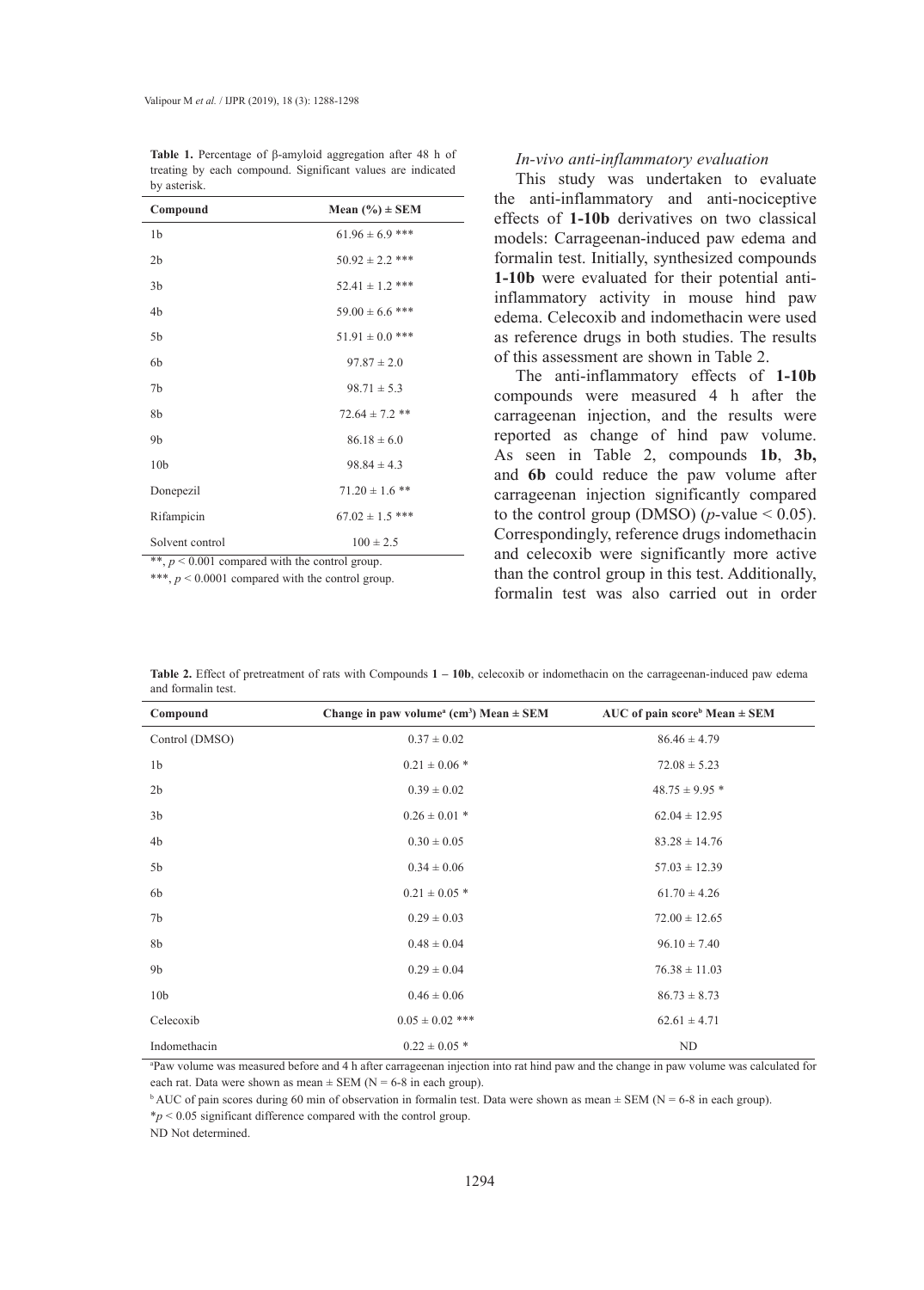

**Figure 4**. Binding conformation of **2b** and interacting amino acids in the active site **Figure 4**. Binding conformation of **2b** and interacting amino acids in the active site of cyclooxygenase-1.

to evaluate the anti-nociceptive effect of compounds **1-10b** and the results are shown in Table 2. Interestingly, only compound **2b** was the most effective one to significantly reduce the pain related behavior in animals treated with formalin. On the other hand, celecoxib as a reference drug did not show any reduction in peripheral pain induced by formalin.

# *In silico calculations of binding conformation and ADME properties*

According to our previously published study, 2-hydroxyiminoethanones were reported to be selective cyclooxygenase-1 inhibitors by *in-vitro* cyclooxygenase inhibition assay (16). Recently, we reported a comprehensive *in-silico* study by conformational analysis and MM-PBSA calculations in which selectivity of stilbenoids for cyclooxygenase isoenzymes could be predicted (17). In the same study, the geometry of imine bond in 2-hydroxyiminoethanones was determined by X-ray crystallography and attributed to (E)-isomer. On the other hand, conformational analysis by DFT calculations

and also X-ray crystallography revealed and the results are shown in that the most stable conformation of diaryl-2-hydroxyiminoethanones is in the form of transpose to significantly reduce transoid. According to these data, molecular and representative representation of behavior in animals treated docking as a useful tool was used to rationalize the *in-vivo* anti-inflammatory activity of lid not show any reduction in compounds 1-10b towards cyclooxygenase-1 enzyme. In this manner, compound **2b** was selected as a representative for docking into the putative active site of cyclooxygenase-1 and the interacting residues are illustrated in<br>
and the interacting residues are illustrated in Figure 4. As shown, the binding conformation  $\frac{1}{2}$  for  $\frac{1}{2}$  required to  $\frac{1}{2}$  at real particle property of  $\frac{1}{2}$  for  $\frac{1}{2}$  for  $\frac{1}{2}$  for  $\frac{1}{2}$  for  $\frac{1}{2}$  for  $\frac{1}{2}$  for  $\frac{1}{2}$  for  $\frac$ of **2b** in the active site is in the transoid form and as discussed in our previous publication (17), flexible stilbenoid COX-1 inhibitors adopt transoid conformation in the binding site when inhibiting cyclooxygenase-1 enzyme and cisoid analysis and MM-PBSA inhibiting cyclooxygenase-1 enzyme and cisoid ich selectivity of stilbenoids form in the active site of cyclooxygenase-2. Figure 4 shows that carbonyl oxygen atom of the same study, the geometry  $2b$  interacts with hydroxyl group of Ser530 by hydrogen bond and oxygen atom of methoxy group has hydrogen bonding with guanidine and hydroxyl group of Arg120 and Tyr355, respectively. Other hydrophobic interactions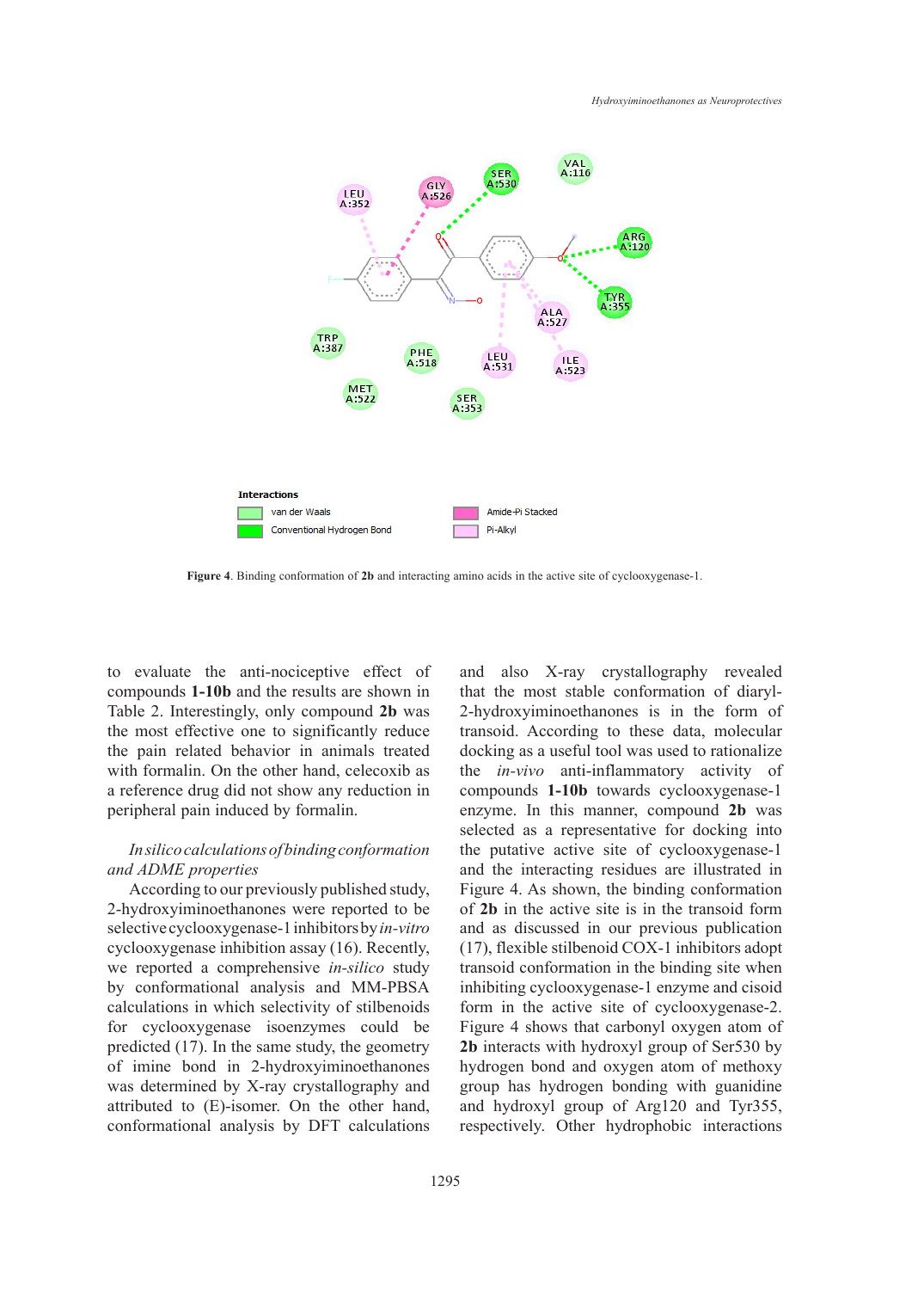

**Figure 5.** (a). Predicted physicochemical descriptors and pharmacokinetic parameters of compound **2b** by SwissADME web server. (b)<br>BOU ED Egg short relative two descriptors WleeD and TBSA for argeliation of BBB acquired i BOILED-Egg chart relating two descriptors WlogP and TPSA for prediction of BBB permeability, human intestinal absorbtion (HIA) and P-gp substrate probability. and P-gp substrate probability.

such as pi-pi or pi-alkyl are formed between non-polar residues Leu352, Leu531, Ile523, Gly526, and Ala527.

Freely accessible web-server SwissADME (http://swissadme.ch/index.php) (23) with a

view to inquire pharmacokinetic aspects of In summary, a series of the results are illustrated in Figure 5. Predictions showed that **2b** has no violations /index.php) (23) with a of druglikeness rules such as Lipinski's rule the representative compound **2b**, was used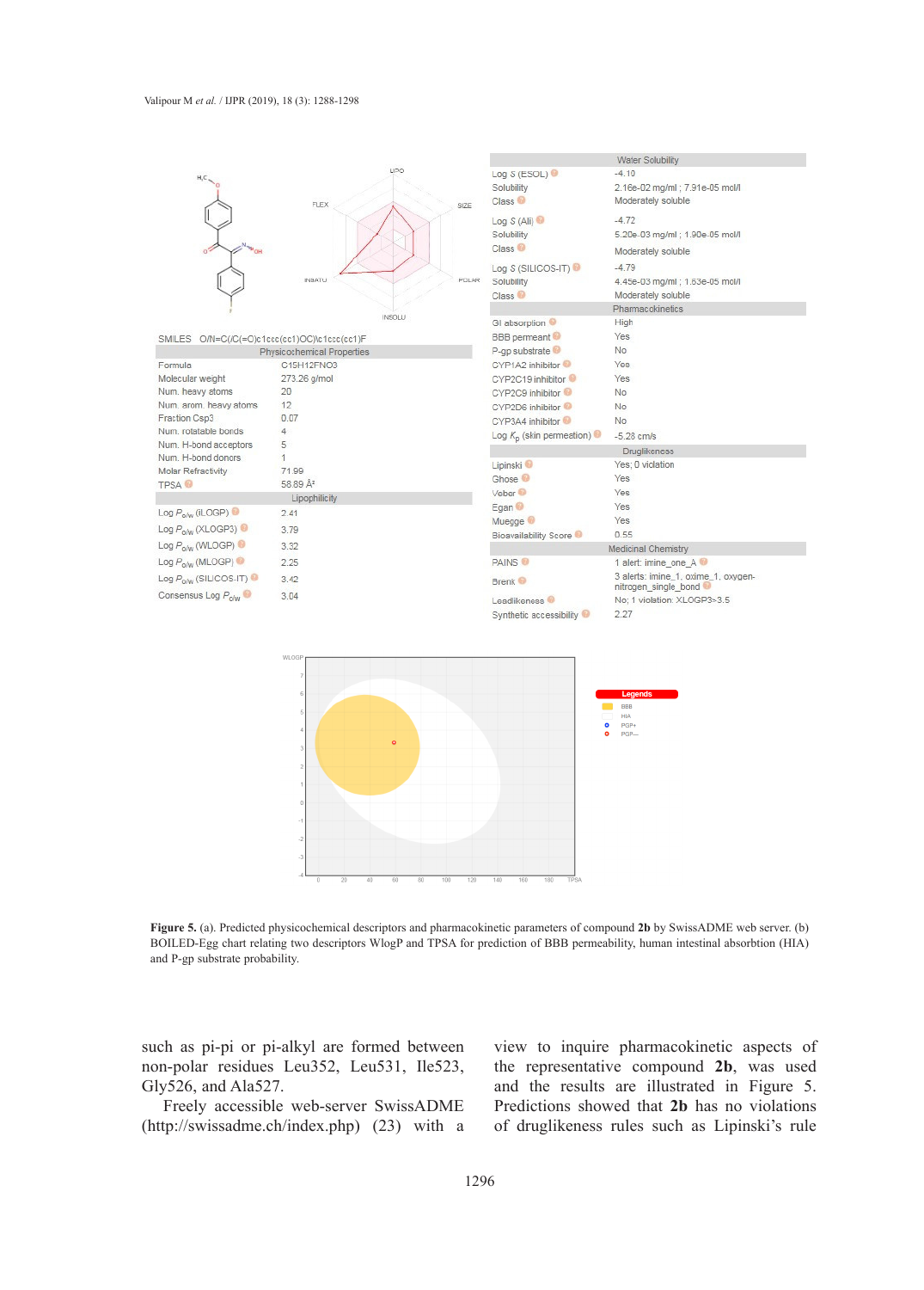of five, Veber, Ghose, Egan, and Muegge. This compound has high GI absorption and no P-gp substrate probability which offers a good oral bioavailability. Interestingly, **2b** has BBB permeability which is a requisite property of CNS active drugs on neurodegenerative diseases.

The BOILED-Egg chart relating the two descriptor WLOGP and TPSA, basically supports the idea of its BBB permeability and high GI absorption of compound **2b** due to its TPSA of 58.89 and WLOGP of 3.32. Moreover, this chart showed that compound **2b** is not a substrate for P-glycoprotein, hence suggesting that its BBB uptake would not be hindered by P-gp efflux (24).

#### **Conclusion**

In summary, a series of diaryl-2 hydroxyiminoethanones **1-10b** were synthesized and evaluated as potential antiinflammatory and β-amyloid aggregation inhibitors. Among compounds, **1-5b** showed more potency than **6-10b** and also reference drugs donepezil and rifampicin to disaggregate β-amyloid precipitates. Compound **2b** was the best one and could reduce the extent of amyloid aggregation to 50.9%. Correspondingly, antiinflammatory evaluation of these compounds by carrageenan and formalin tests revealed that compounds **1-3b** are capable of reducing inflammation and pain feeling significantly.

### **Acknowledgment**

This work was supported by a grant from Research Council of Mazandaran University of Medical Sciences, Sari, Iran through grant number 1471.

### **References**

- (1) Tracey KJ. The inflammatory reflex. *Nature* (2002) 420: 853.
- (2) Steffens S, Winter C, Schloss MJ, Hidalgo A, Weber C and Soehnlein O. Circadian control of inflammatory processes in atherosclerosis and its complications. *Arterioscler. Thromb. Vasc. Biol*. (2017) 37: 1022-8.
- (3) Rombouts Y, Ewing E, van de Stadt LA, Selman MH, Trouw LA, Deelder AM, Huizinga, TW, Wuhrer M,

van Schaardenburg D, Toes RE and Scherer HU. Anti-citrullinated protein antibodies acquire a proinflammatory Fc glycosylation phenotype prior to the onset of rheumatoid arthritis. *Ann. Rheum. Dis*. (2015) 74: 234-41.

- (4) Montane J and Novials A. The Role of Human IAPP in Stress and Inflammatory Processes in Type 2 Diabetes. Exploring New Findings on Amyloidosis. *IntechOpen* (2016) DOI: 10.5772/63010.
- Dendrou CA, Fugger L and Friese MA. (5) Immunopathology of multiple sclerosis. *Nat. Rev. Immunol*. (2015) 15: 545.
- (6) Ransohoff RM. How neuroinflammation contributes to neurodegeneration. *Science* (2016) 353: 777-83.
- Calsolaro V and Edison P. Neuroinflammation in (7) Alzheimer›s disease: current evidence and future directions. *Alzheimers. Dement*. (2016) 12: 719-32.
- Wang W-Y, Tan M-S, Yu J-T and Tan L. Role of pro-(8) inflammatory cytokines released from microglia in Alzheimer's disease. *Ann. Transl. Med*. (2015) 3: 136.
- Morales I, Guzmán-Martínez L, Cerda-Troncoso C, (9) Farías GA and Maccioni RB. Neuroinflammation in the pathogenesis of Alzheimer's disease. A rational framework for the search of novel therapeutic approaches. *Front. Cell. Neurosci*. (2014) 8: 112.
- (10) Shojo H, Borlongan CV and Mabuchi T. Genetic and Histological Alterations Reveal Key Role of Prostaglandin Synthase and Cyclooxygenase 1 and 2 in Traumatic Brain Injury–Induced Neuroinflammation in the Cerebral Cortex of Rats Exposed to Moderate Fluid Percussion Injury. *Cell Transplant*. (2017) 26:1301-13.
- $(11)$  Ricciotti E and FitzGerald GA. Prostaglandins and inflammation. *Arterioscler. Thromb. Vasc. Biol*. (2011) 31: 986-1000.
- (12) Nomura DK, Morrison BE, Blankman JL, Long JZ, Kinsey SG, Marcondes MCG, Ward AM, Hahn YK, Lichtman AH, Conti B and Cravatt BF. Endocannabinoid hydrolysis generates brain prostaglandins that promote neuroinflammation. *Science* (2011) 334: 809-13.
- (13) Jaturapatporn D, Isaac MGEKN, McCleery J and Tabet N. Aspirin, steroidal and non-steroidal antiinflammatory drugs for the treatment of Alzheimer›s disease. Cochrane Database *Syst Rev*. (2012) 15: CD006378.
- (14) Ittner LM and Götz J. Amyloid-β and tau—a toxic pas de deux in Alzheimer›s disease. *Nat. Rev. Neurosci*. (2011) 12: 67.
- $(15)$  Rudrabhatla P, Jaffe H and Pant HC. Direct evidence of phosphorylated neuronal intermediate filament proteins in neurofibrillary tangles (NFTs): phosphoproteomics of Alzheimer›s NFTs. *FASEB J*. (2011) 25: 3896-905.
- (16) Irannejad H, Unsal Tan O, Ozadali K, Dadashpour S, Tuylu Kucukkilinc T, Ahangar N, Ahmadnejad M and Emami S. 1,2-Diaryl-2-hydroxyiminoethanones as dual COX-1 and beta-amyloid aggregation inhibitors: biological evaluation and in silico study. *Chem. Biol. Drug Des*. (2015) 85: 494-503.